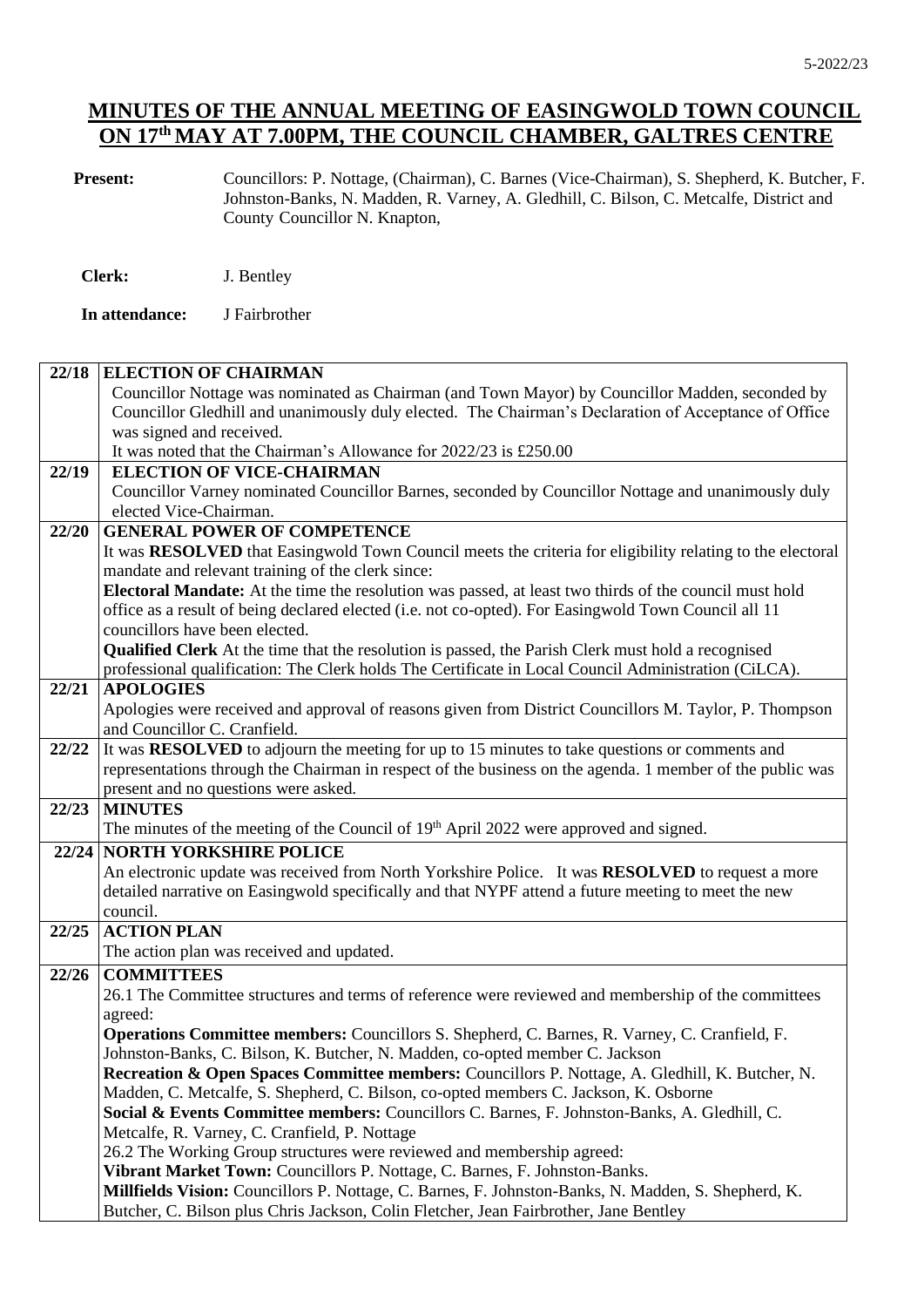**Anti-Social Behaviour:** Councillors P. Nottage, C. Barnes, A. Gledhill (together with Hambleton District Council and Police) **Memorial Park Refurbishment:** Councillors C. Barnes, K. Butcher, R. Varney, N. Madden **Climate Change:** Councillors N. Madden, K. Butcher, A. Gledhill

**Market Working Group:** Councillors C. Barnes, R. Varney, S. Shepherd, Jean Fairbrother, Jane Bentley The **Car Parking** and **Town Centre Paths and Cobbles** working groups were dissolved.

26.3 Representatives on outside bodies agreed:

**Beckwith Trust –** Councillor F. Johnston-Banks

**C.O.Z.I.E –** Councillor N. Madden

**Galtres Management Committee –** Councillor S. Shepherd

**Easingwold United Charities** – Councillors F. Johnston-Banks and N. Madden

**YLCA (Hambleton Branch) –** Councillors P. Nottage, C. Barnes

26.4 The minutes of the Operations committee meeting from the 12<sup>th</sup> April 2022 were received and approved and the minutes of the Recreation  $\&$  Open Spaces committee meeting from the 16<sup>th</sup> May 2022 were received.

26.5 Councillor Barnes provided an update on the Town Centre Paths and Cobbles Working Group and it was **AGREED** that the Clerk should contact the consultants to request a quote for helping with the tender process. It was **AGREED** that the analysis of the questionnaire should be presented at the June full council meeting and the way forward agreed. The Clerk provided an update on the Queen's Jubilee and it was agreed that the Clerk would ask the providers of the firework demonstration consider using quieter fireworks given the location close to wildlife and houses.

Councillor Johnston-Banks provided an update on Music in the Market Place.

|     | <b>Correspondence for Decision: May 2022</b> |                               |                                                                                                                                                                                                                                |
|-----|----------------------------------------------|-------------------------------|--------------------------------------------------------------------------------------------------------------------------------------------------------------------------------------------------------------------------------|
| No. | <b>Date</b><br><b>Received</b>               | <b>Request</b><br><b>From</b> | <b>Request</b>                                                                                                                                                                                                                 |
| N1  | 06/05/2022                                   | <b>GH</b> Smith<br>$&$ Son    | Offer to repair broken paving slabs; the request was approved<br>in principle and it was <b>AGREED</b> that Councillor Barnes<br>should discuss the repairs with G. H Smith. The request to<br>repair the tarmac was approved. |
| N2  | 10/05/2022                                   | Councillor                    | Trial of shoe stall on the cobbles; request <b>approved</b> subject to<br>a 3 month trial.                                                                                                                                     |

**22/28 HAMBLETON DISTRICT COUNCIL – UPDATE**

It was **RESOLVED** to change this item to DISTRICT & COUNTY COUNCIL UPDATES for future agendas**.** An update was received from Councillor N. Knapton: The EV project is waiting for power connection for electric chargers. With regard to current structures the three District Councillors remain, Councillor N. Knapton is also the County Councillor for Easingwold, replacing Councillor P. Sowray. Various questions were posed regarding current grants and planning but there are no definitive detailed plans for the new unitary authority. It was **AGREED** that the Clerk should contact BT regarding the planned pole installation in the Memorial Park. Councillor Knapton outlined the situation regarding Linton on Ouse asylum seekers and confirmed that Hambleton District Council is pursuing a possible legal challenge against the Home Office.

# **22/29 EMERGENCY EXPENDITURE**

Emergency expenditure actioned by the Clerk since the last meeting included repairs to the tunnel in the Memorial Park for a cost below £500.

#### **22/30 FINANCE MATTERS** 30.1 Income from the previous month and the Income & Expenditure Report for  $31<sup>st</sup>$  March 2022 were noted. 30.2 The accounts for payment (list circulated prior to the meeting) were approved.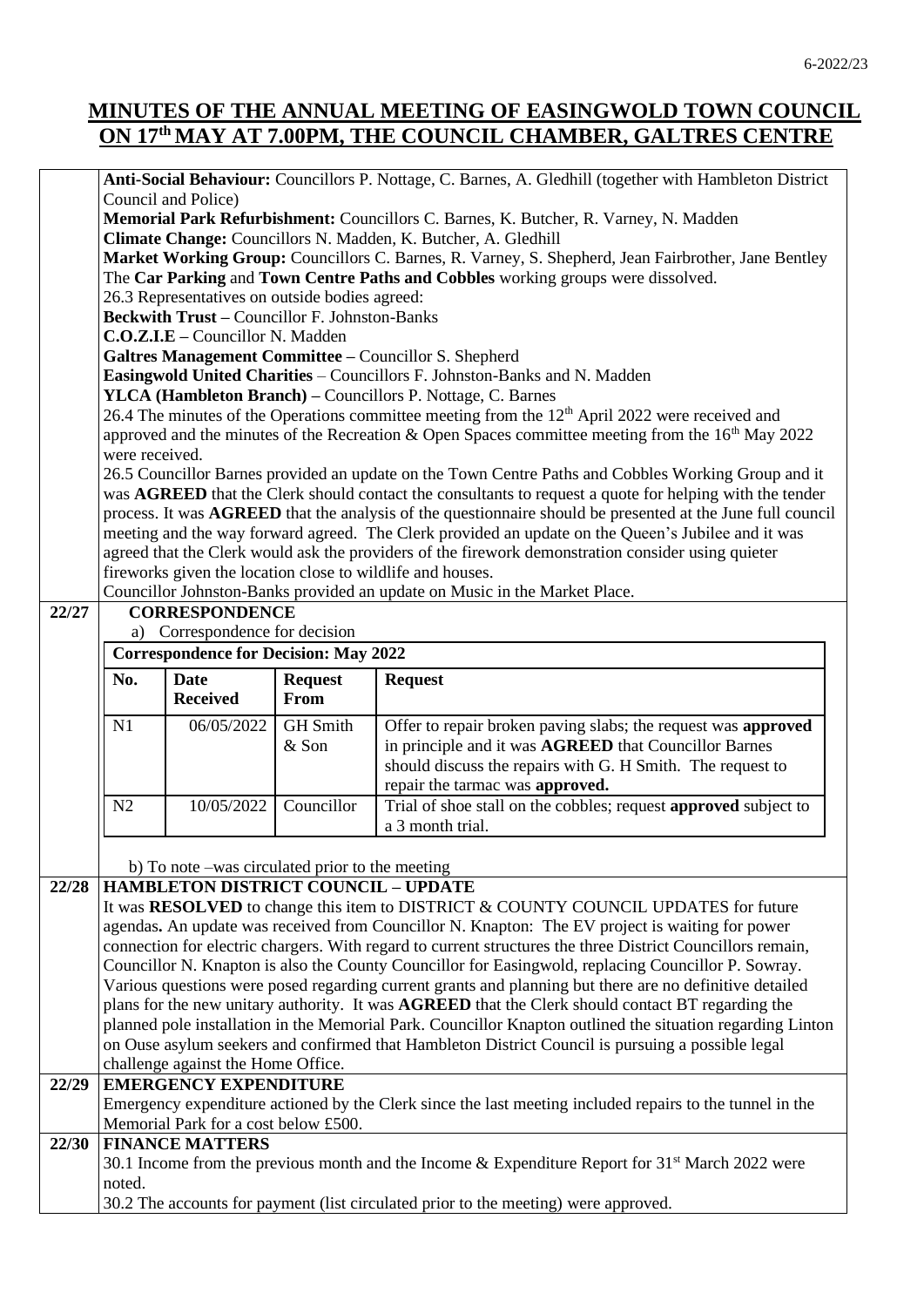#### **EASINGWOLD TOWN COUNCIL - LIST OF PAYMENTS MAY 2022**

| <b>Payee Name</b>             | Reference  | <b>Amount Paid</b> | <b>Transaction Detail</b>       |
|-------------------------------|------------|--------------------|---------------------------------|
| The Galtres Centre            | BP220501   | 217.50             | Room hire                       |
| J Hudson                      | BP220502   | 1600.00            | Stalls contract, clips & covers |
| H M Revenue & Customs         | BP220503   | 645.18             | Tax & NI                        |
| NY Pension fund               | BP220504   | 871.95             | Superannuation                  |
| Salary 2                      | BP220505   | 511.46             | Salary 2                        |
| Salary 1                      | BP220506   | 1730.52            | Salary 1                        |
| A & M Cleaning                | BP220507   | 1165.56            | <b>Cleaning toilets</b>         |
| A Nelson                      | BP220508   | 1869.01            | Miscellaneous works contract    |
| Gala signs                    | BP220509   | 55.00              | Sign for Millfield              |
| Easingwold Community Library  | BP220510   | 5000.00            | Annual rent                     |
|                               |            |                    |                                 |
| Easingwold Town Hall Co       | BP220511   | 308.70             | Adverts                         |
| The George Hotel              | BP220512   | 200.00             | <b>Friendliness teas</b>        |
| M E Willis                    | BP220513   | 833.40             | Miscellaneous O/S costs         |
| <b>YLCA</b>                   | BP220514   | 17.95              | Good councillor guides          |
| <b>Yorkshire Paddock Care</b> | BP220515   | 510.00             | Wild flower border              |
| Welcoms                       | BP220516   | 82.60              | Wifi                            |
| CE & CM Walker                | BP220517   | 1056.00            | <b>Grass cutting</b>            |
| Crescent volunteer            | BP220518   | 40.00              | Green bin licence               |
| Chris Jackson                 | BP220519   | 207.73             | Contract & Stalls storage       |
| <b>BATA</b>                   | BP220520   | 68.96              | Miscellaneous O/S costs         |
| Jackson Plant Ltd             | BP220521   | 234.00             | Hire of Excavator               |
| <b>SSE Scottish Hydro</b>     | BP220522   | 399.02             | <b>Electricity toilets</b>      |
| <b>BT</b>                     | <b>DDR</b> | 69.34              | <b>Business bill</b>            |
| <b>BNP Paribas</b>            | <b>DDR</b> | 381.64             | Photocopier                     |
| <b>Total</b>                  |            | 18075.52           |                                 |
|                               |            |                    |                                 |
|                               |            |                    |                                 |

30.3 Arrangements for the Annual Governance and Accountability Return 2021/22 were reviewed and it was **RESOLVED** to appoint Councillor Bilson to undertake the internal controls. It was **AGREED** that the Clerk would send Councillor Bilson previous reports.

### 30.4 There were no other matters to consider. **22/31 ELECTRIC VEHICLE CHARGING** The installation of fast chargers in Windross square was agreed at the April meeting but costs may have

changed due to the government reducing the subsidiary. It was **RESOLVED** to agree any revised costs by email. It was **AGREED** that a Working group comprising Councillors C. Barnes, C. Bilson, P. Nottage and K. Butcher be established to consider the possibility of installing Rapid Chargers in the Town Centre.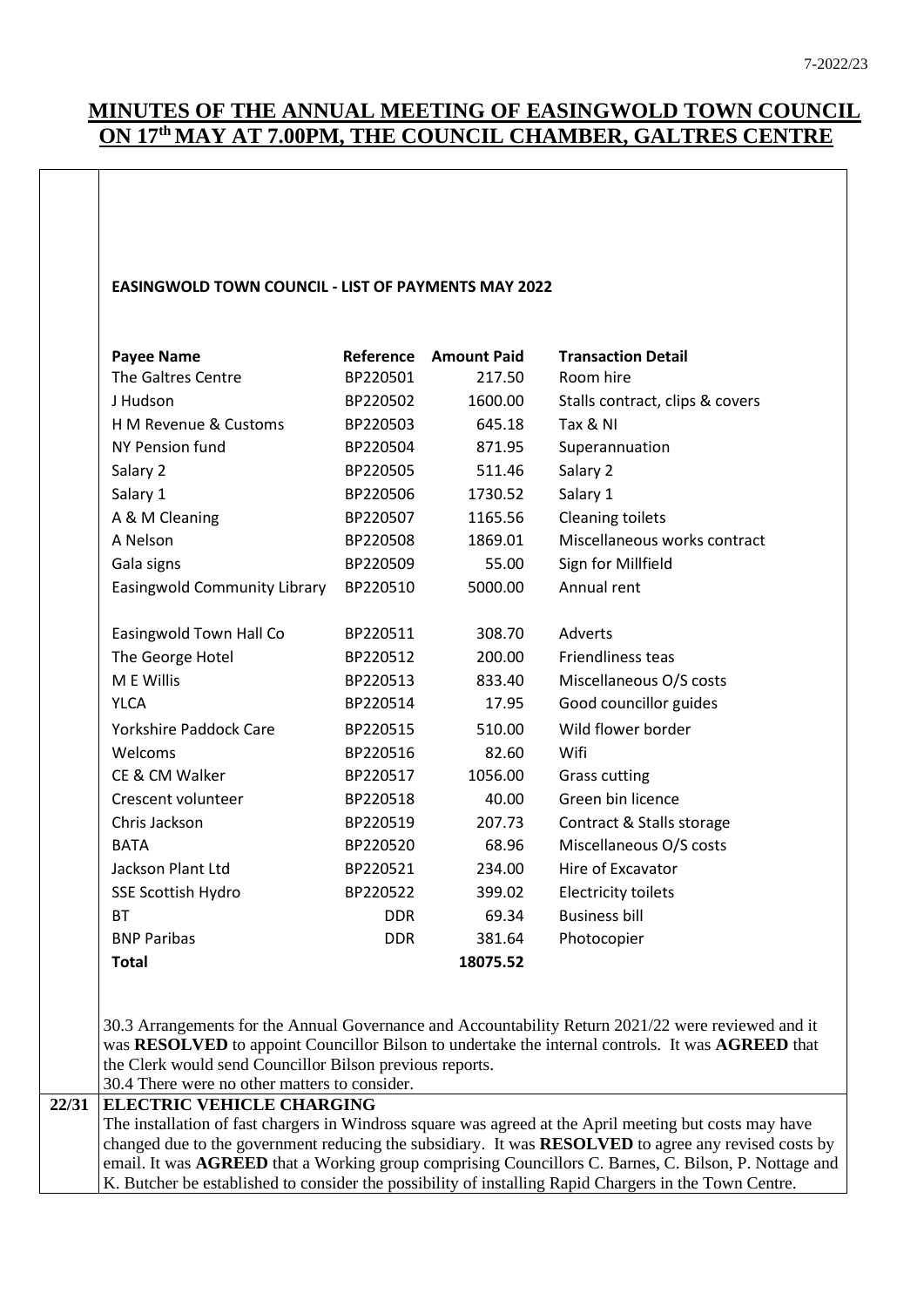| 22/32 | TOWN REPAIRS AND MAINTENANCE                                                                                                                                                                 |               |                                                                                                        |                                        |  |
|-------|----------------------------------------------------------------------------------------------------------------------------------------------------------------------------------------------|---------------|--------------------------------------------------------------------------------------------------------|----------------------------------------|--|
|       | Requirements and actions to be taken include the painting of the flagpole.                                                                                                                   |               |                                                                                                        |                                        |  |
| 22/33 | <b>PLANNING MATTERS</b>                                                                                                                                                                      |               |                                                                                                        |                                        |  |
|       | This item was taken at 8.07pm                                                                                                                                                                |               |                                                                                                        |                                        |  |
|       |                                                                                                                                                                                              |               | 33.1 The Town Council's response to planning applications received (see list attached) was considered  |                                        |  |
|       |                                                                                                                                                                                              | Ref No        | Application details                                                                                    | Address                                |  |
|       | a                                                                                                                                                                                            | 22/00815/FUL  | Proposed single storey sunroom<br>Wish to see APPROVED                                                 | Low Moor Acres Farm<br>North Moor Road |  |
|       | b                                                                                                                                                                                            | 22/00699/FUL  | Construction of a stand-alone sub-station                                                              | Develop Training Ltd                   |  |
|       |                                                                                                                                                                                              |               | building to Northern Powergrid specification.                                                          | Develop Burn Hall                      |  |
|       |                                                                                                                                                                                              |               | Wish to see APPROVED                                                                                   | <b>Tollerton Road</b>                  |  |
|       | $\mathbf{C}$                                                                                                                                                                                 | 22/00982/FUL  | Replacement of 8 windows and replacement of                                                            | 31 Wilkinsons Court                    |  |
|       |                                                                                                                                                                                              |               | front and rear doors                                                                                   | Easingwold York                        |  |
|       |                                                                                                                                                                                              |               | Wish to see APPROVED                                                                                   |                                        |  |
|       | $\mathbf d$                                                                                                                                                                                  | 22/01011/DPN  | Application to determine if prior approval is                                                          | Garages 5-8 right Hand                 |  |
|       |                                                                                                                                                                                              |               | required for proposed demolition of a single                                                           | side of Band Room Croft                |  |
|       |                                                                                                                                                                                              |               | storey building containing 4no garages                                                                 | Close Easingwold                       |  |
|       |                                                                                                                                                                                              |               | Wish to see APPROVED                                                                                   |                                        |  |
|       | e                                                                                                                                                                                            | 22/00790/FUL  | Construction of a single storey modular unit to                                                        | Yorkshire Ambulance                    |  |
|       |                                                                                                                                                                                              |               | expand the existing site for training purposes                                                         | <b>Service NHS Trust Tenyas</b>        |  |
|       |                                                                                                                                                                                              |               | Wish to see <b>APPROVED</b>                                                                            | <b>NHS Trust Burn Hall</b>             |  |
|       |                                                                                                                                                                                              |               |                                                                                                        | <b>Tollerton Road</b>                  |  |
|       | f                                                                                                                                                                                            | 22/00784/FUL  | Creation of access track, turning area and                                                             | <b>Rising Sun Bungalow</b>             |  |
|       |                                                                                                                                                                                              |               | hardstanding to access existing stables and allow                                                      | Easingwold York                        |  |
|       |                                                                                                                                                                                              |               | management of grazing area                                                                             |                                        |  |
|       |                                                                                                                                                                                              |               | Wish to see APPROVED                                                                                   |                                        |  |
|       |                                                                                                                                                                                              |               |                                                                                                        |                                        |  |
|       | 1. Certificate of Registration for New Development<br>Site location: Prospect Park, Thirsk Road, Easingwold, YO61 3HL                                                                        |               |                                                                                                        |                                        |  |
|       | Formal postal address: 1 to 7 Henfield Way, Easingwold, York, YO61 3SN                                                                                                                       |               |                                                                                                        |                                        |  |
|       |                                                                                                                                                                                              |               |                                                                                                        |                                        |  |
|       | 2. Notification of a Planning Enforcement Notice at Hebdon and Son Nurseries, Easingwold                                                                                                     |               |                                                                                                        |                                        |  |
|       | The email from Hambleton District Council was noted.                                                                                                                                         |               |                                                                                                        |                                        |  |
|       |                                                                                                                                                                                              |               |                                                                                                        |                                        |  |
|       | 3. TPO consented works in relation to subsidence at 13 Lime Tree Avenue                                                                                                                      |               |                                                                                                        |                                        |  |
|       | An email was received from Property Risk Inspection Ltd and it was AGREED that the Clerk should                                                                                              |               |                                                                                                        |                                        |  |
|       | respond to Property Risk advising them to contact Hambleton District Council to request the precise                                                                                          |               |                                                                                                        |                                        |  |
|       | number, species, size and location for the replacement trees. It was also AGREED that the Clerk should                                                                                       |               |                                                                                                        |                                        |  |
|       | seek to ensure that Hambleton District Council take the Town Council's views on the replacement trees into                                                                                   |               |                                                                                                        |                                        |  |
|       | account before sanctioning the replacement.                                                                                                                                                  |               |                                                                                                        |                                        |  |
|       | 33.2 Decisions on planning applications considered by Hambleton District Council and total of applications                                                                                   |               |                                                                                                        |                                        |  |
|       | for new dwellings approved were noted.                                                                                                                                                       |               |                                                                                                        |                                        |  |
| 22/34 |                                                                                                                                                                                              |               | <b>EASINGWOLD PARKING STUDY</b>                                                                        |                                        |  |
|       |                                                                                                                                                                                              |               | The feasibility of a parking study in Easingwold was considered and it was RESOLVED to defer this item |                                        |  |
|       | to the June agenda. It was AGREED that Councillors Nottage and Knapton would discuss the timing and                                                                                          |               |                                                                                                        |                                        |  |
|       |                                                                                                                                                                                              |               | funding options with HDC and NYCC.                                                                     |                                        |  |
| 22/35 |                                                                                                                                                                                              | <b>VISION</b> | 35.1The Easingwold Town Council Vision for Easingwold, including identifying how Easingwold Town       |                                        |  |
|       |                                                                                                                                                                                              |               |                                                                                                        |                                        |  |
|       | Council will relate to the emerging unitary authority was discussed and it was AGREED that all<br>councillors should revisit the vision, and email any views to Councillor Barnes to update. |               |                                                                                                        |                                        |  |
|       | 35.2 It was AGREED to defer the Neighbourhood Plan to the June agenda.                                                                                                                       |               |                                                                                                        |                                        |  |